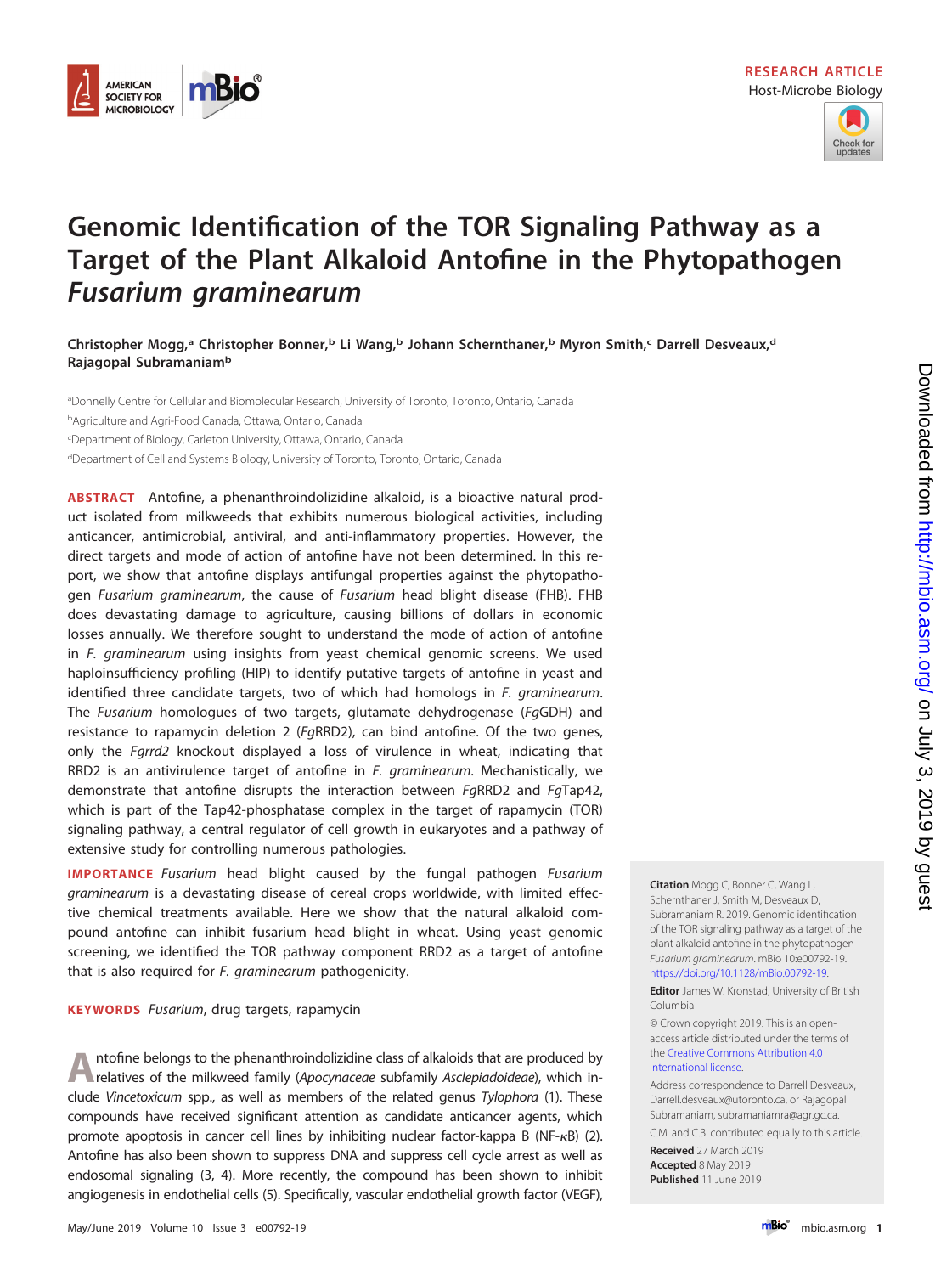which stimulates angiogenesis through the action of protein kinase B or AKT/mTOR signaling pathways, is inhibited by antofine via an unknown mechanism ( [5\)](#page-9-1).

Antofine has also been shown to inhibit growth of a variety of microorganisms, including two strains of the phytopathogen Fusarium graminearum ([6\)](#page-9-2), which causes Fusarium head blight (FHB) disease in small-grain cereals, resulting in low-yield, lowquality, mycotoxin-contaminated grain, which poses a serious threat to food safety and the economy ([7\)](#page-9-3). Due to the ubiquitous global distribution of F. graminearum, most agronomic practices aimed at controlling FHB, including chemical control, offer only moderate control and do not eliminate the proliferation of the disease. Only a few active ingredients have been registered to suppress F. graminearum as a foliar or seed treatment in cereals ( [8\)](#page-9-4). Most of these compounds belong to the triazole group of fungicides and include tebuconazole, triticonazole, difenoconazole, and ipconazole. The efficacy of these fungicides can vary between Fusarium species, and moreover, emergence of fungicide-resistant strains is compelling stakeholders to develop new strategies to combat FHB disease ( [9](#page-9-5) , [10\)](#page-9-6).

Although ubiquitous in eukaryotes, only recently has the TOR signaling pathway been documented to play a role in *F. graminearum* development and pathogenesis [\(11\)](#page-9-7). Inhibition of TOR signaling by rapamycin, which binds Fkbp12 to inhibit Tor kinase and the downstream Tap42 protein phosphatase complex, reduces both vegetative growth and conidial germination, leading to reduced pathogenicity [\(11\)](#page-9-7). In addition, two peptidyl-proly cis/trans-isomerases, RRD1 (FGSG\_09229) and RRD2 (FGSG\_01092), which regulate the activity of type 2A phosphatases of the TOR pathway and confer resistance to rapamycin when mutated [\(12\)](#page-9-8), have overlapping functions in mycotoxin production and virulence, as well as growth and reproduction [\(13\)](#page-9-9). However, the severity of growth defects and asexual spore production are more pronounced in the F. graminearum rrd2 (Fgrrd2) mutant than Fgrrd1 [\(13\)](#page-9-9). In addition, FgRRD2, but not FgRRD1, modulates sensitivity to the phenylpyrrole fungicide fludioxonil and plays a dominant role in regulation of the high-osmolarity glycerol (HOG) pathway in F. graminearum [\(13\)](#page-9-9).

In this report, we use yeast haploinsufficiency profiling (HIP) to identify potential targets of antofine. We show that RRD2 is a target of antofine in F. graminearum. Additionally, we show that binding of antofine to RRD2 leads to the disruption of the Tap42 phosphatase complex, providing a potential mechanism for disruption of the TOR signaling pathway.

# **RESULTS AND DISCUSSION**

We purified antofine from Vincetoxicum to homogeneity as previously described (see Fig. S1A in the supplemental material) ( [6\)](#page-9-2). After establishing a standard growth curve based on spore concentrations (Fig. S1B) and a linear relationship between mycelial growth and weight (Fig. S1C), we showed that antofine suppressed F. graminearum germination and growth in a dose-dependent manner with a 50% inhibitory concentration (IC<sub>50</sub>) of  $\sim$ 100  $\mu$ g/ml (see Fig. S2A in the supplemental material). Tylophorine is structurally related to antofine, and both compounds display similar activities, including growth inhibition of many cancer cell lines by blocking S-phase transition and arresting HepG2, HONE-1, and NUCG-3 carcinoma cells at the G<sub>1</sub> phase [\(14\)](#page-9-10). However, the suppression of F. graminearum germination and growth (as well as yeast growth [\[Fig. 1B\]](#page-2-0)) was specific to antofine, and we therefore used tylophorine as a biologically inactive negative control [\(Fig. 1A\)](#page-2-0) [\(15\)](#page-9-11). In addition to suppressing in vitro growth, antofine decreased FHB symptoms on wheat heads when coinoculated with F. graminearum spores (Fig. S2B). It should be noted that at the antofine concentrations tested, antofine alone did not produce any observable deleterious effects such as kernel weight (data not shown).

In order to identify potential targets of antofine, we used haploinsufficiency profiling (HIP) in yeast [\(16\)](#page-9-12). HIP exploits drug-induced haploinsufficiency, as measured by growth defects resulting from deletion of one copy of a drug target gene, and has been used to identify the targets of small molecules, including fungicides [\(16\)](#page-9-12). After establishing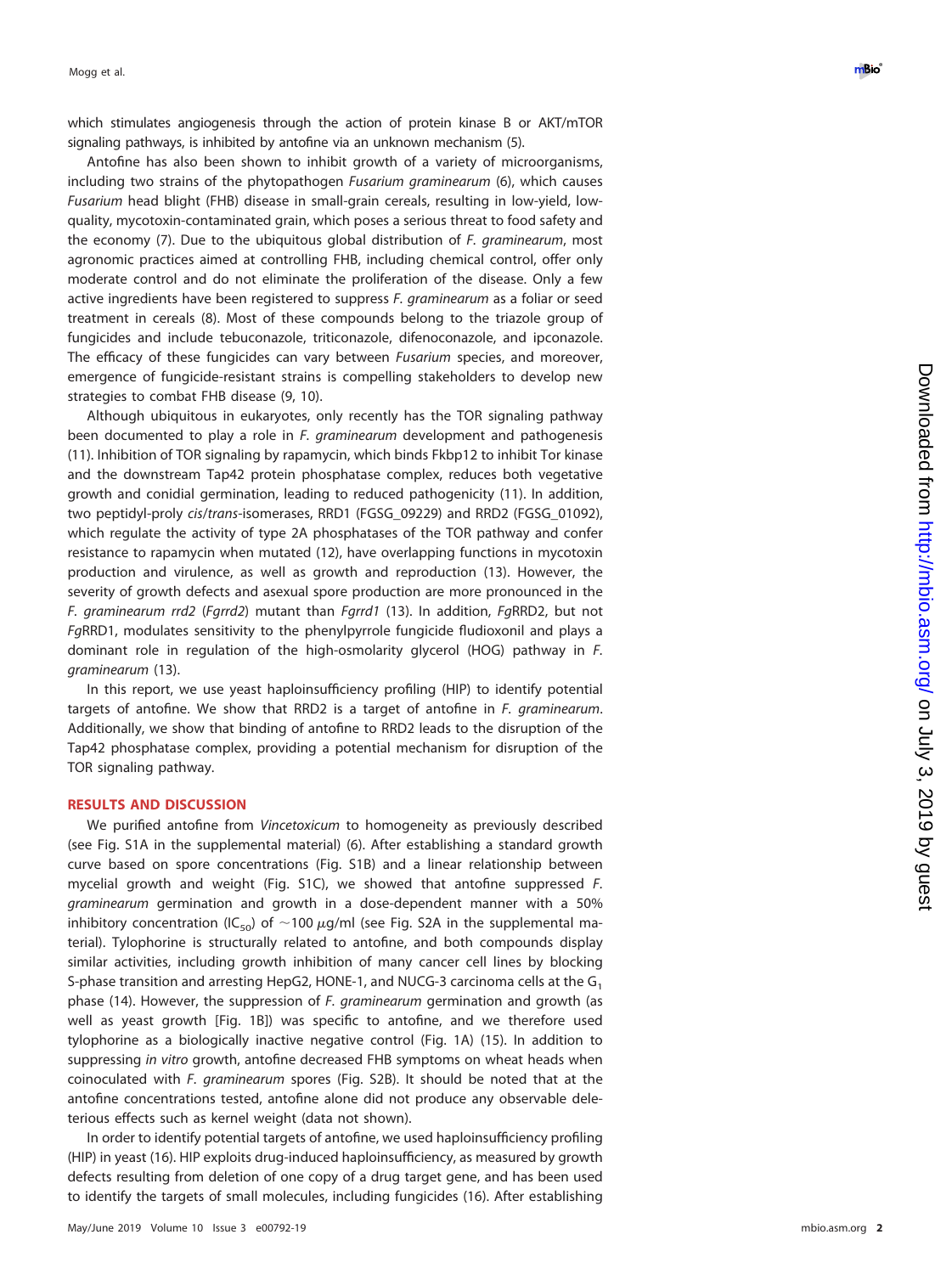

<span id="page-2-0"></span>FIG 1 Antofine inhibits growth of F. graminearum and targets GDH1 and RRD1. (A). Wild-type F. graminearum (Fg) spores were coincubated with 100 µg/ml of antofine (A<sub>100</sub>), tylophorine (T<sub>100</sub>), or solvent control (-), and mycelial growth was monitored by absorbance at 600 nm (ABS<sub>600</sub>). Results are representative of five biological replicates. The chemical structures of tylophorine and antofine are shown. (B) Growth of wild-type S. cerevisiae (Sc WT) or Scgdh1 and Scrrd1 mutants in the presence of 2  $\mu$ g/ml antofine (A<sub>2</sub>), tylophorine (T<sub>2</sub>), or solvent control (-) was monitored by absorbance at 600 nm (ABS<sub>600</sub>). Values represent the average of three technical replicates with standard deviation. The results are representative of four biological replicates. (C) F. graminearum GDH1 and RRD2 complement antofine hypersensitivity to the Scgdh1 and Scrrd1 mutants, respectively. Fg GDH1 (FGSG\_07174) was expressed in the Scgdh1 mutant, and FgRRD1 (FGSG\_09229) and FgRRD2 (FGSG\_01092) were expressed in the S. cerevisiae Scrrd1 mutant. Empty vectors (EVs) were used as controls. Expression of FgGDH1 and FgRRD1 was induced by galactose and was monitored in the absence and presence of  $2 \mu g/ml$  antofine. Values represent average percentage of growth with respect to growth in the absence of antofine of three technical replicates with standard deviation. (D) Thermal shift assays using 1 mg/ml of purified FgGDH1 and FgRRD2 proteins in the absence and presence of antofine (A<sub>100</sub>), and tylophorine (T<sub>100</sub>) at 100  $\mu$ g/ml. Results are representative of two independent biological replicates with four technical replicates in each experiment.

a sublethal concentration (2  $\mu$ g/ml) of antofine (see Fig. S3A in the supplemental material), we conducted an HIP screen on  $\sim$  6,000 yeast heterozygous strains and identified three heterozygous strains that were hypersensitive to antofine. While wildtype (WT) yeast growth was inhibited by 2.5% at 2.0  $\mu$ g/ml of antofine ( $\sim$ 4  $\mu$ M), the 3 heterozygous mutants YOR375C, YBR095C, and YIL153W displayed 23, 15.5, and 12.5% growth inhibition, respectively (Fig. S3B). The Saccharomyces cerevisiae glutamate dehydrogenase gene (ScGDH1; YOR375C) has a homologue in F. graminearum (FGSG\_07174) with 73% identity, and the ScRRD1 gene (resistant to rapamycin deletion 1; YIL153W) has two homologues in F. graminearum, FGSG\_09229 (FgRRD1) and FGSG\_01092 (FgRRD2), with identities of 38 and 32%, respectively [\(13\)](#page-9-9). The third target identified in yeast YBR095C showed a weak homology (18% identity) with F. graminearum gene FGSG\_08612, and the homology between these proteins was not contiguous. Therefore, we pursued FgGDH1, FgRRD1, and FgRRD2 for further characterization as putative targets of antofine. Note that both Scgdh1 and Scrrd1 mutant strains displayed no hypersensitivity to the negative-control tylophorine [\(Fig. 1B\)](#page-2-0).

To determine if F. graminearum genes could complement yeast mutants, we ex-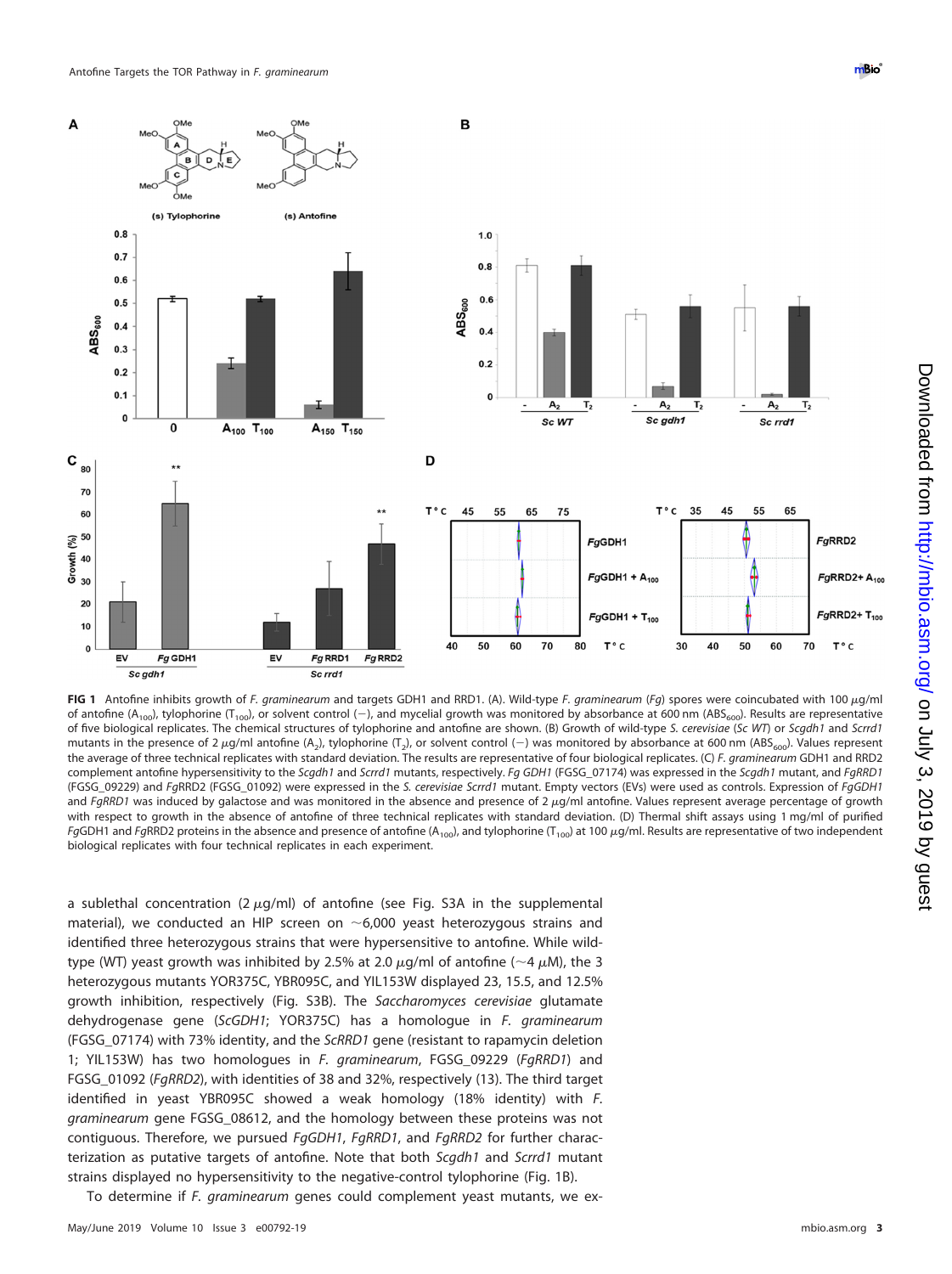pressed FgRRD1 (FGSG\_09229) and FgRRD2 (FGSG\_01092) in the S. cerevisiae YIL153 mutant strain and expressed FgGDH1 (FGSG\_07174) in the S. cerevisiae YOR375C mutant strain. FgGDH1 was able to partially complement the antofine sensitivity of the Scgdh1 mutant strain [\(Fig. 1C\)](#page-2-0). Interestingly, FgRRD2 (P  $<$  0.01) but not FgRRD1 was able to partially rescue antofine sensitivity in the Scrrd1 mutant strain and was therefore chosen for further analysis [\(Fig. 1C\)](#page-2-0). To test if FgGDH1 and FgRRD2 are direct targets of antofine, both genes were cloned and expressed, and the purified protein (see Fig. S4 in the supplemental material) was used in thermal shift assays (TSAs) [\(17](#page-9-13) , [18\)](#page-9-14). TSA determines a shift in the melting temperature  $(\mathcal{T}_m)$  of a protein upon binding to a ligand, measured by changes in light scattering or fluorescence. The  $\mathcal{T}_m$  of  $F$ gGDH shifted from 61°C to 62.4°C in the presence of 100  $\mu$ g/ml of antofine [\(Fig. 1D](#page-2-0); +A<sub>100</sub>); however, in the presence of 100  $\mu$ g/ml of tylophorine, the  $\mathcal{T}_m$  did not shift relative to *Fg*GDH alone [\(Fig. 1D;](#page-2-0) T<sub>100</sub>). The TSA also showed that the  $T_m$  of purified *Fg*RRD2 shifted from 51°C to 54°C [\(Fig. 1D;](#page-2-0) A<sub>100</sub>) and similar to FgGDH, the shift with tylophorine was negligible compared to that with the protein alone [\(Fig. 1D;](#page-2-0)  $T_{100}$ ). The TSA results indicate that antofine binds both FgGDH and FgRRD2 proteins.

Since antofine inhibited FHB symptoms on wheat (Fig. S2B), we tested whether both antofine targets were associated with fusarium pathogenicity. We deleted GDH1 and RRD2 in F. graminearum and performed pathology tests on the susceptible wheat variety Roblin. The deletion of FgGDH1 did not affect the pathogenicity, suggesting that it is not the antofine target responsible for F. graminearum virulence (see Fig. S5A in the supplemental material). In contrast, targeted deletion of FgRRD2 significantly affected the virulence of F. graminearum (Fig. S5B). After 15 days postinfection (dpi), the entire wheat head was bleached after inoculation with wild-type F. graminearum spores (Fig. S5B; Fg), while no such effect was visible after inoculation with the mutant strain (Fig. S5B; Fq rrd2). It is likely that growth defects and its inability to produce the mycotoxin deoxynivalenol significantly contributes to the virulence defects [\(13\)](#page-9-9). Overexpression of FgRRD2 in the Fgrrd2 mutant strain (Fgrrd1::OEFgRRD2) not only restored F. graminearum virulence (Fig. S5b; Fg rrd2:OEFg RRD2) but also counteracted the effect of antofine [\(Fig. 2C\)](#page-4-0). These results suggest that although antofine appears to have multiple targets, FgRRD2 is the target responsible for virulence inhibition in F. graminearum [\(13\)](#page-9-9).

The haploid yeast rrd1 mutant and mutants of the two homologues in the F. graminearum strain PH1, Fgrrd1 and Fgrrd2, have been shown to be resistant to the inhibitory effects of rapamycin [\(12](#page-9-8), [13\)](#page-9-9). We confirmed this phenotype for the Fgrrd2 mutant in our F. graminearum strain (DAOM 233423 [\[Fig. 2\]](#page-4-0)). Wild-type F. graminearum spores pretreated with rapamycin at 10 and 20 ng/ml decreased in growth by 50 and 80%, respectively, relative to untreated spores [\(Fig. 2A](#page-4-0); Fg Wt). However, no such growth inhibition was observed with the *Fgrrd2* mutant strain exposed to rapamycin [\(Fig. 2A;](#page-4-0) Fg rrd2). We therefore hypothesized that if antofine antagonizes RRD2, it should chemically phenocopy the rapamycin insensitivity of the Fgrrd2 mutant. In support of this, growth of wild-type F. graminearum spores was monitored in the presence of sublethal doses of antofine (50 and 100  $\mu$ g/ml [A<sub>50</sub> and A<sub>100</sub>, respectively]) and inhibitory concentrations of rapamycin (20 and 50 ng/ml  $[R_{20}$  and  $R_{50}$ , respectively]) [\(Fig. 2B\)](#page-4-0). We observed that the inhibitory effects of rapamycin at both doses were suppressed by antofine at 50  $\mu$ g/ml [\(Fig. 2B\)](#page-4-0). Antofine at 100  $\mu$ g/ml suppressed the inhibitory effect of rapamycin at the lower concentration (20 ng/ml) but not at the higher concentration (50 ng/ml), likely due to synergism between antofine and rapamycin toxicity at higher concentrations. Altogether, the results strongly support RRD2 as a direct target of antofine.

RRD is a component of the target of the rapamycin signaling pathway, which is evolutionarily conserved and important for cell growth in eukaryotes [\(19\)](#page-9-15). In yeast, the rapamycin-sensitive Tor complex 1 (TORC1), in addition to promoting anabolic processes, leads to suppression of stress response pathways [\(20\)](#page-9-16). This dual role makes this pathway an extremely important subject area of study since its disruption either through mutation or through chemical inhibition can influence numerous diseases, including cancer and diabetes [\(21\)](#page-9-17). TORC1 mediates these pathways through regula-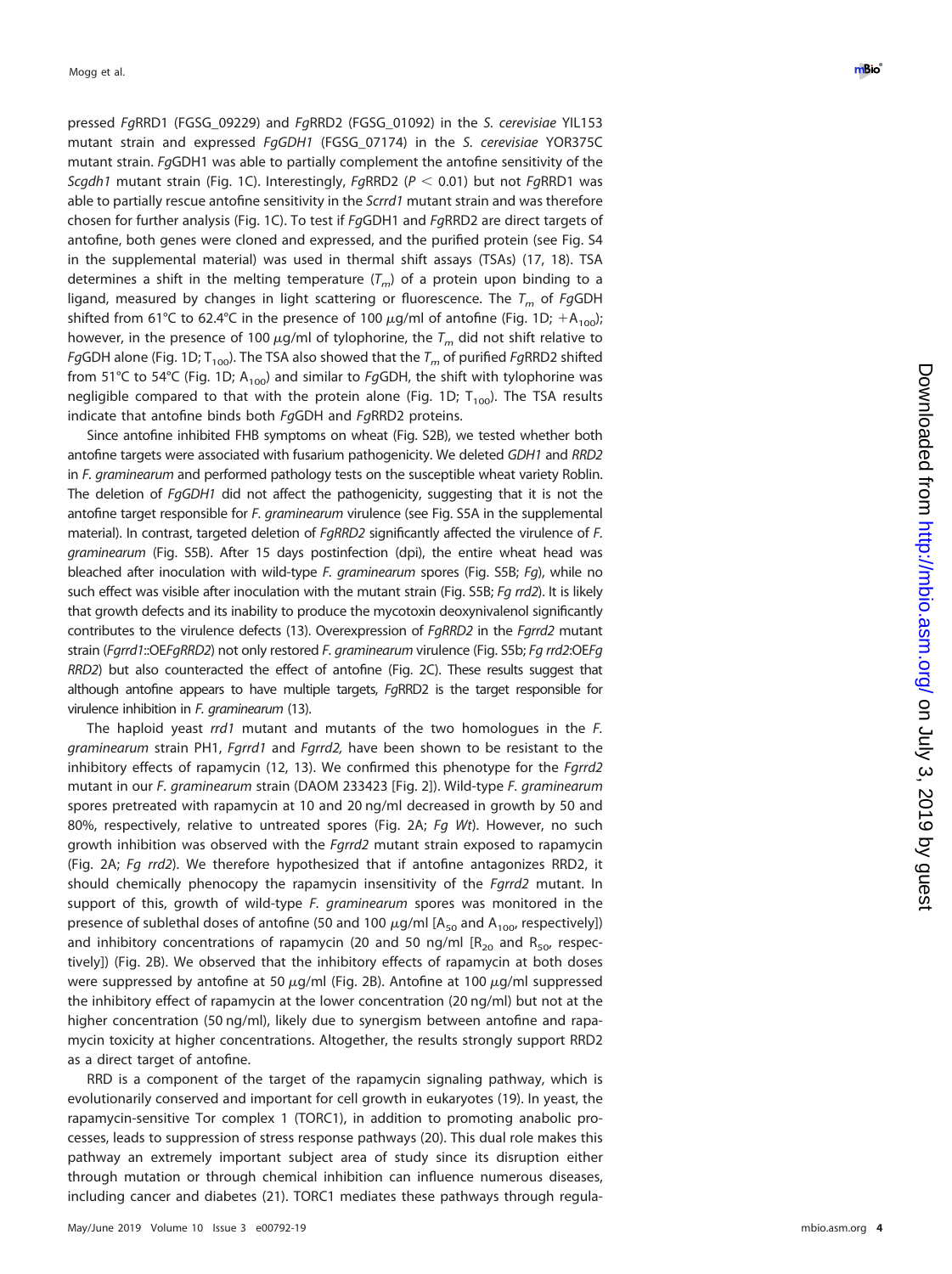

<span id="page-4-0"></span>**FIG 2** Antofine phenocopies the rrd2 mutation in F. graminearum by suppressing rapamycin toxicity. (A) Growth of the F. graminearum RRD2 mutant (Fgrrd2) is insensitive to rapamycin inhibition. Growth inhibition of wild-type (Fg Wt) or RRD2 mutant (Fg rrd2) F. graminearum spores coincubated with 10 and 20 ng/ml of rapamycin was monitored by absorbance at 600 nm ( $\text{ABS}_{600}$ ). (B) Growth inhibition of wild-type F. graminearum by rapamycin is suppressed by antofine (A<sub>50</sub> and A<sub>100</sub>). Growth (optical density at 600 nm [OD<sub>600</sub>]) of wild-type F. graminearum spores was monitored in the presence of rapamycin at concentrations of 20 or 50 ng/ml ( $R_{20}$  and  $R_{50}$ ) alone or in combination with 50 or 100  $\mu$ g/ml of antofine (A<sub>50</sub> and A<sub>100</sub>). (C) Overexpression of RRD2 suppresses antofine toxicity. The mycelial growth of wild-type (Fg), FgRRD2 mutant (Fg rrd2), and overexpressor of RRD2 (Fg rrd2:OEFg RRD2) F. graminearum strains was monitored by absorbance at 600 nm (ABS<sub>600</sub>) in the absence (-) and in the presence of 50 and 100 ng/ml of antofine  $(A_{50}$  and  $A_{100}$ ). Values represent the average from three technical replicates with standard deviation. Results are representative of four independent biological replicates.

tion of a set of serine/threonine protein phosphatases, including Sit4, protein phosphatase 2A (PP2A), and Ppg1, which together form the phosphatase-associating protein Tap42 protein complex in a nutrient- and Tor-dependent manner [\(22\)](#page-9-18). The current model suggests that TORC1 is associated with the Tap42-phosphatase complexes, and upon nutrient stress or rapamycin treatment, the Tap42-phosphatase complex is released from TORC1 [\(22\)](#page-9-18). This event disassembles the Tap42-phosphatase complex, leading to the activation of the phosphatases and inhibition of Tor activity [\(19\)](#page-9-15). Therefore, as a positive regulator of phosphatases, Tap42 represents an important regulator of the TOR signaling pathway.

In F. graminearum, the interactions between components of the Tap42-phosphatase complex have been demonstrated [\(11,](#page-9-7) [13\)](#page-9-9). Specifically, FGSG\_09800 (Tap42) interacts with the phosphatases Sit4 (FGSG\_01464), Ppg1 (FGSG\_05281), and Pp2A (FGSG\_ 09815), protein phosphatase activators RRD1 (FGSG\_09229) and RRD2 (FGSG\_01092), and a Tap42 interactor protein, Tip41 (FGSG\_06963) [\(Fig. 3A\)](#page-5-0) [\(11,](#page-9-7) [13\)](#page-9-9). Mutation of the phosphatases Sit4 and Ppg1, the Tap42 interactor Tip41, or the phosphatase activators RRD1 and RRD2 leads to reduction of virulence of F. graminearum [\(11,](#page-9-7) [13\)](#page-9-9). Since antofine appears to target RRD2 (FGSG\_01092), we tested whether its interactions with Tap42 complex proteins are disrupted by antofine. We performed yeast two-hybrid (Y2H) analysis between FgRRD2 and FgTap42, FgSit4, FgPpg1, FgPp2A, and FgTip41 and found that FgRRD2 interacted only with FgTap42 (see Fig. S6A in the supplemental material). To validate these findings, we quantitatively assessed the interaction between  $FqTap42$  and  $FqRRD2$  by ONPG (o-nitrophenyl- $\beta$ -D-galactopyranoside) assay [\(Fig. 3B\)](#page-5-0) [\(23\)](#page-9-19).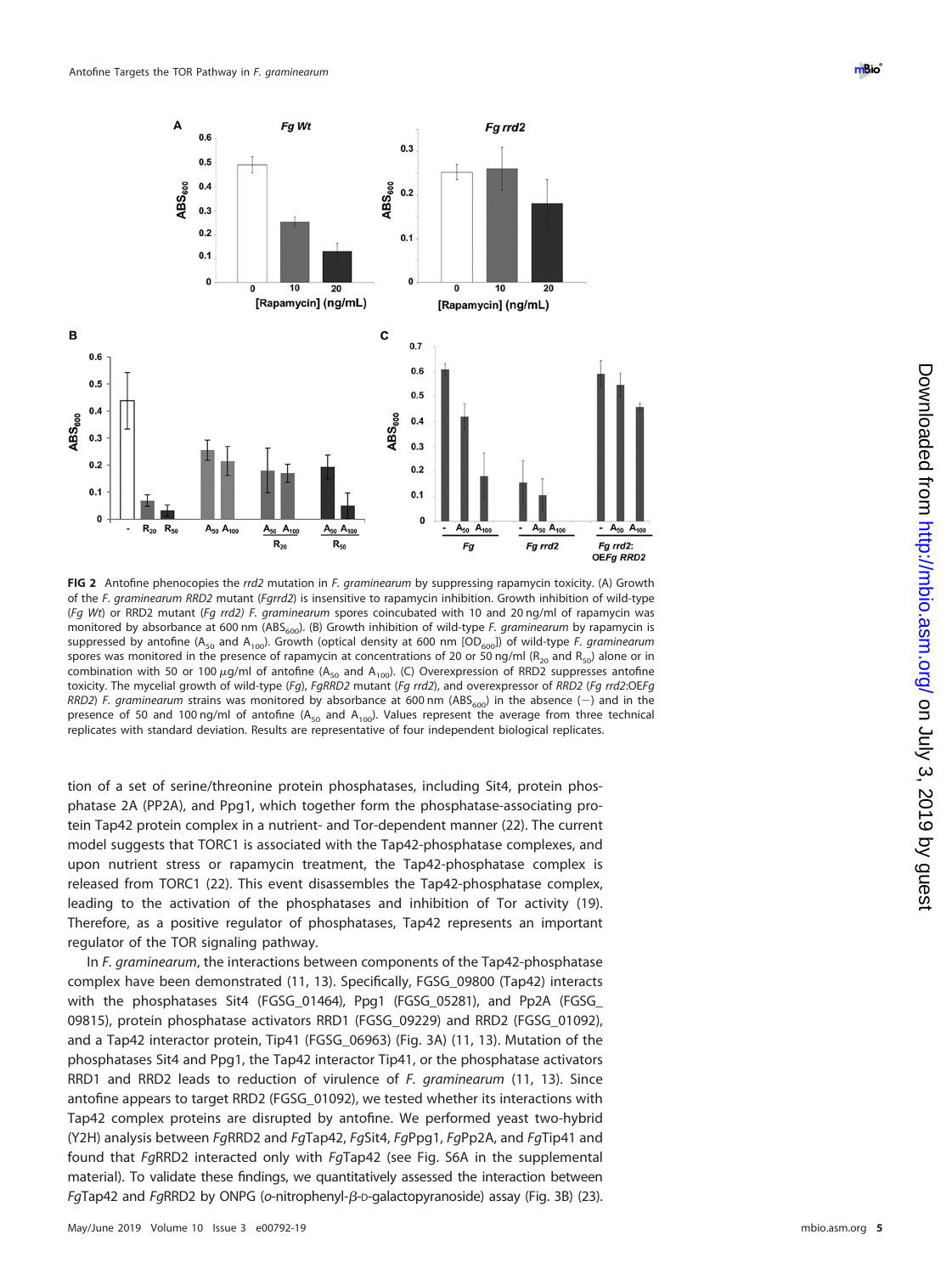

<span id="page-5-0"></span>**FIG 3** Antofine targets RRD2 and disrupts the Tap42-phosphatase complex in F. graminearum. (A) Model representing the TOR complex with components of the Tap42-phosphatase complex highlighting the negative regulation of RRD2 by antofine. The phosphatases are colored green. (B) Antofine specifically disrupts FgTap42-FgRRD2 protein interaction in the Tap42 complex. The gene pairs FaTap42 and  $FqRD2$  and  $FqTap42$  and $FqPpq1$  were expressed in yeast in the absence  $(-)$  and in the presence of antofine and tylophorine at 0.1 and  $1 \mu$ g/ml. The  $\beta$ -galactosidase specific activity (in Miller units) was measured by the ONPG assay [\(23\)](#page-9-19). (C) The interaction between Tap42 and FgPpg1 has been demonstrated previously and was used as a positive control [\(11\)](#page-9-7). Shown is a representative of three independent biological replicates, each with three technical replicates.

The strong interaction between Tap42 and RRD2 was inhibited even at a very low concentration of antofine (0.1  $\mu$ g/ml [\[Fig. 3B\]](#page-5-0)), while another interaction between Tap42 and Ppg1 remained intact even at higher concentrations of antofine (1  $\mu$ g/ml [\[Fig. 3C\]](#page-5-0)). Inhibition of the FgTap42-FgRRD2 interaction was relatively specific to antofine ( $P < 0.0002$ ) since inhibition with tylophorine was weak and only significant at the higher concentration tested (1  $\mu$ g/ml [\[Fig. 3A\]](#page-5-0)). Finally, we showed that antofine treatment was not deleterious to the accumulation of FgRRD2, FgTap42, and FgPpg1 proteins (Fig. S6B). Since RRD binds to Tap42, we hypothesize that disruption of interaction between FgRRD2 and Tap42 by antofine may deregulate the disassembly process of the Tap42-phosphatase complex with TORC1, potentially affecting Tor activation.

In summary, we have identified targets of antofine in F. graminearum, one of which (RRD2) is crucial for pathogenicity in wheat. Our finding that the plant-derived compound antofine directly impacts the action of TOR signaling provides an additional tool to dissect this complex signaling pathway and a potential lead compound for integrative pest management programs in crop protection. In addition to rapamycin, other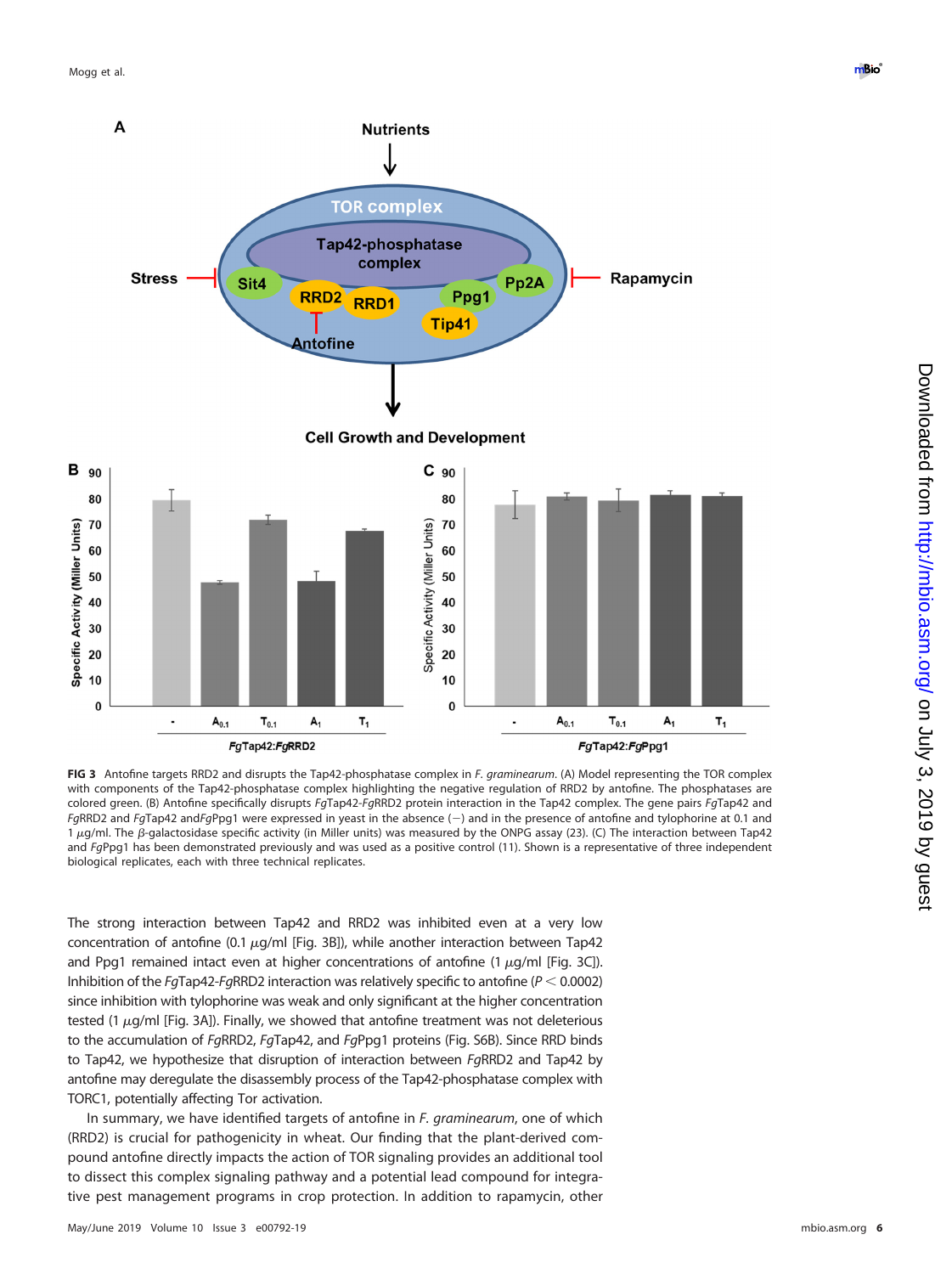inhibitors of the TOR pathway such as PP242, which acts as a competitive inhibitor for the ATP binding site of mammalian TOR, have been proposed for therapeutic use [\(24\)](#page-9-20). More recently, PP242 was also used to inhibit the plant Tor kinase and reduce F. graminearum disease development in Arabidopsis [\(25\)](#page-9-21). A similar increase in resistance to pathogens was observed when signaling from the TOR pathway was attenuated in Arabidopsis with a mutation in the Raptor gene, a direct target of the Tor kinase [\(26\)](#page-9-22). However, the same study showed that manipulation of the TOR pathway could have unintended negative effects on plant growth, which presents an obvious hurdle to targeting this pathway for crop protection.

Large-scale fungicide use in agriculture is leading to emergence of multidrug resistance (MDR) in fungal strains, characterized by partial to complete resistance to fungicides [\(10\)](#page-9-6). In this context, combinatorial drug application is one approach that can be used to combat MDR pathogens in agriculture. Such an approach is common in treating human diseases such as HIV and malaria and is also a strategy to combat deadly human fungal pathogens, such as Candida, Aspergillus, and Cryptococcus, and block the emergence of resistance [\(27](#page-9-23) , [28\)](#page-9-24). The latter study showed that the small molecule beauvericin increased efficacy of azole-derived compounds through the inhibition of a multidrug efflux pump and the TOR signaling pathway [\(28\)](#page-9-24). Similarly, a checkerboard analysis between antofine and existing fungicides could reveal concentrations of antofine that are benign to humans but can increase the efficacy of other commonly used azole-derived fungicides used in agriculture [\(29\)](#page-9-25).

#### **MATERIALS AND METHODS**

Purification and confirmation by NMR of antofine. Root tissues of Vincetoxium rossicum were harvested, vacuum desiccated, and crushed in EtOAc. The crude extract was filtered, concentrated by rotary evaporator, and dissolved in 0.01 M HCl. The pH was reduced to 2.0 with 1 M HCl and the solution partitioned with EtOAc. The organic fraction was concentrated by rotary evaporator and dried for storage. The pH of the aqueous fraction was increased to 10 with 1 M NH 4OH and partitioned with EtOAc. The alkaline fraction containing antofine was concentrated by rotary evaporator, dissolved in pure acetonitrile (ACN), and injected into a 250- by 10-mm 5- $\mu$ m 120-Å C $_{18}$  reverse-phase semipreparatory column (ACE-121-2510; Advanced Chromatography Technologies). The column was preequilibrated in a gradient (5% ACN in water to 75% ACN in water) over 20 min at 10 ml/min. Antofine was eluted in 75% ACN– distilled water (dH 2O) in 10-ml fractions for 20 min. An aliquot of 2 ml from each sample was dried using a SpeedVac (SVC-100H; Savant) and suspended in 200 µl methanol (MeOH). A 10-µl aliquot was spotted onto a sterile 6-mm filter disc. The discs were placed amended side down on petri dishes containing 2% YPD (yeast extract-peptone-dextrose) agar evenly spread with  $\sim$  1.0  $\times$  10<sup>6</sup> CFU of S. cerevisiae BY4741 and incubated at 30°C overnight. The fractions that demonstrated an inhibition zone were pooled and dried using a rotary evaporator. The pellet was suspended in MeOH and spotted onto a glass-backed silica thin-layer chromatography (TLC) plate (5715-7; EMD Chemicals). Compounds were separated by TLC with two consecutive migrations of 60:40 EtOAc-MeOH and traced by illumination under shortwave (254-nm) UV light. Each band was scraped from the silica plate and recovered using MeOH. The MeOH was removed by rotary evaporator, and the recovered compounds were solubilized in CHCl<sub>3</sub> and tested for activity as described before. Purified antofine was subjected to <sup>1</sup>H nuclear magnetic resonance (NMR) for confirmation. The NMR spectrum was recorded on a Bruker Avance 400-MHz NMR spectrometer. The sample was recorded using CDCI<sub>3</sub> as the solvent, purchased from Cambridge Isotope Laboratories, Inc. The reference peak was set using the known residual solvent peak of CDCl <sup>3</sup> at 7.26 ppm. The NMR spectrum was compared to the known spectrum of antofine [\(30\)](#page-9-26).

**Identification of antofine targets in yeast by haploinsufficiency profiling.** The Yeast Heterozygous Knock-Out collection (Open Biosystems; GE Healthcare, USA), along with the diploid wild-type strain (BY4743), was copied to solid 2% YPD agar amended with 150  $\mu$ g/ml G418, contained in an Omniwell plate (Nunc catalog no. 242811), using a 96-pin replicator (Nunc catalog no. 250520) and the OmniTray copier (Nunc catalog no. 250555) and incubated overnight at 30°C. The initial screen was initiated with antofine (0.75 µg/ml) and incubated for 24 h at 30°C. The plates were scanned as a grayscale image (Epson Perfection V750 Pro) and processed with the Epson Scan version 3.24A scanning software at a 300-dpi resolution. The initial screen was repeated 6 times at antofine concentrations of 2.75, 2.5, 2.0, and 1.25  $\mu$ g/ml, with a final concentration of methanol at 0.01%. The results of the initial screens were analyzed together using the Screen Mill analysis package, and all mutants that received a P value of  $<$  0.05 were selected for further analysis [\(31\)](#page-9-27).

Our initial screen yielded 873 potential candidates. To further narrow the list of candidates, we employed a liquid-based analysis. Briefly, each mutant was grown to an absorbance at 600 nm (ABS $_{600}$ ) of  $\sim$  5.0, and 10  $\mu$  of this new cell suspension was transferred to a new 96-well plate containing 190  $\mu$  l of YPD and bringing the cell density equivalent to an ABS<sub>600</sub> reading of 0.25 (~5.0  $\times$  10<sup>6</sup> CFU/ml), supplemented with 0.20 µg/ml of Antofine. The plate was then loaded into a BioTek Powerwave plate reader, for incubation at 30°C, and then the growth was assessed by  $ABS_{600}$  every 10 min over the course of 48 h. The growth for each mutant (with antofine) was then compared to the average growth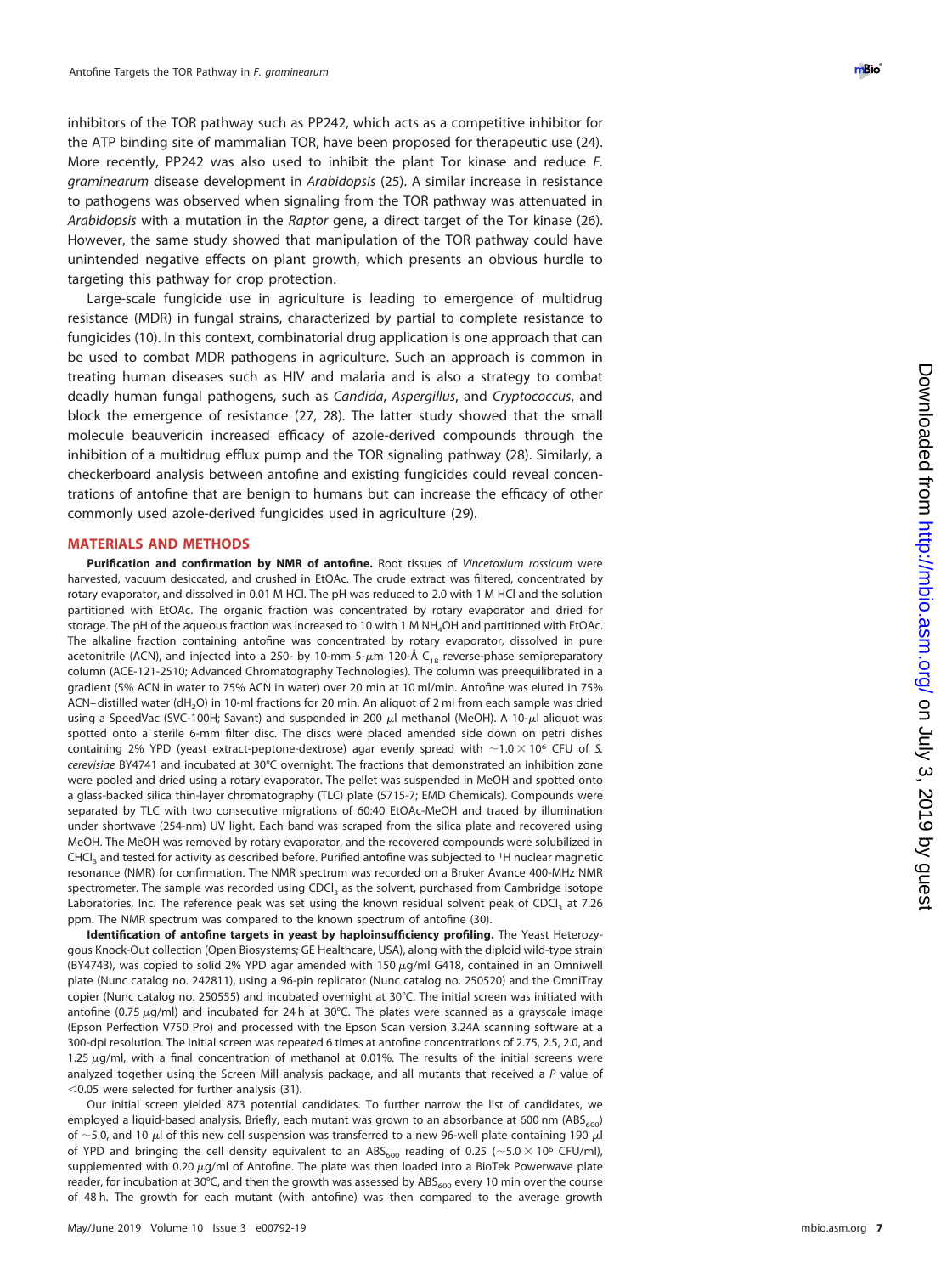calculated for the WT (with antofine), by subtracting the calculated percentage of WT growth from the calculated percentage of growth for the mutant, where a positive result signified the mutant grew better than the WT under experimental conditions, and a negative result signified the mutant grew poorer than the WT when antofine was present. We used 10% as the cutoff for growth differences. This analysis yielded 16 mutants sensitive to antofine.

To confirm the observed effect of antofine, 16 antofine-sensitive mutants were further screened with three concentrations of antofine (2.5, 2, and 1.5  $\mu$ g/ml) in triplicate. This was repeated three times. After analysis, three yeast mutants (YBR095C, YOR375C, and YIL153W) showed a consistent sensitive phenotype to antofine.

**ScreenMill analysis.** The differences in colony growth were assessed by the ScreenMill growth measurement and analysis software suite [\(31\)](#page-9-27). Briefly, each plate is scanned and then analyzed using the colony measurement engine, which detects each colony and assigns each a numerical value based upon its circularity and size. The file output is then input into the data review engine. A web-based application normalizes raw screen data and provides the user with an opportunity to manually select data for exclusion from analysis. The normalized data are used to calculate P values by t test for parametric data or the Mann-Whitney test for nonparametric data.

**Construction of** *F. graminearum Fggdh1* **and** *Fgrrd2* **mutant strains and the** *Fgrrd2***::OE***FgRRD2* **overexpression strain.** F. graminearum wild-type strain DAOM 233423 (NRRL29169) was provided by C. Babcock of the Canadian Collection of Fungal Cultures (CCFC/DAOM), Agriculture and Agri-Food Canada, Ottawa. Macroconidia were used as the inoculum for all experiments and were produced in a liquid carboxymethyl cellulose medium [\(32\)](#page-9-28). All of the plasmids were constructed by the USER (uracil-specific excision reagent) technique and outlined (see Fig. S7 in the supplemental material) [\(33\)](#page-9-29). The deletion of FgGDH (FGSG\_07174) and FgRRD2 (FGSG\_01092) was performed by PCR amplification of the two homologous recombination sequences (HRSs) for each gene. HRS1 for FGSG\_07174 was obtained with primer sets Fg 07174 USER Up-F/R, and HRS1 for FGSG\_01092 was obtained with Fg 01092 USER Up-F/R. HRS2 for FGSG\_07174 was obtained with primer sets Fg 07174 USER Dn-F/R, and HRS2 for FGSG\_01092 was obtained with Fg 01092 USER Dn-F/R. PCR products HRS1 and HRS2 were introduced into the pRF-HU2 vector with hygromycin (Hyg) as the selection marker. The Fgrrd2::OEFgRRD2 overexpression strain was constructed by introducing FGSG\_01092 cDNA into the pRF-GUE vector with Geneticin as the selection marker (Gen). The cDNA was amplified by the primer set Fg 01092 GUE F/R. The F. graminearum mutants were screened for the presence and absence of FGSG\_07174 and FGSG\_01092 with primer sets Fg 07174 Orf F/R and Fg 01092 Orf F/R, respectively. The presence of the gpdA promoter in the Fqrrd1::OEFq RRD1strain was confirmed by the primer set Gpd Pro F and Fq 01092 Orf R. The sequences of the primers are listed in Table S1 in the supplemental material. Touchdown PCR conditions were used to confirm F. graminearum transgenic strains: 100 ng of genomic DNA for 8 cycles at 63 to 55°C and for 22 cycles at 55°C. We verified the copy number in the mutant strains by quantitative real-time PCR (qRT-PCR) analyses (Fig. S7G). Briefly, the analyses were performed with the primer set Fg 01092 qPCR F/R for FGSG\_01092 and the primer set Fg 07174 F/R for FGSG\_07174 and normalized with a known single-copy gene coding for glyceraldehyde-3-phosphate dehydrogenase, GAPDH (FGSG\_16627), using the primer set Fg 16627 F/R (Table S1) [\(34\)](#page-9-30). All samples were assessed in triplicate using the QuantStudio3 (Applied Biosystems, USA).

**RNA extraction and cDNA library from F. graminearum.** F. graminearum strains were grown in a mixture of 56 mM NH<sub>4</sub>Cl, 8.1 mM MgSO<sub>4</sub>·7H<sub>2</sub>O, 0.23 mM FeSO<sub>4</sub>·7H<sub>2</sub>O, 14.7 mM KH<sub>2</sub>PO<sub>4</sub>, 2 g/liter peptone, 2 g/liter yeast extract, 2 g/liter malt extract, and 111 mM glucose for 24 h, and total RNA was extracted from mycelia using TRIzol reagent (Invitrogen), purified using the InviTrap Spin cell RNA minikit (Stratec, Germany), and then converted into cDNA (1  $\mu$ g) using the Applied Biosystems high-capacity cDNA reverse transcription kit. RT-PCRs were similar to the touchdown PCR conditions mentioned before.

**Growth curve assays with inhibitors.** One thousand spores from F. graminearum wild-type (Wt), ΔFGSG 07174 and ΔFGSG 01092 mutant strains, and the Fgrrd2::OEFgRRD2strain were inoculated in 200  $\mu$ l GYEP medium (0.1% KH<sub>2</sub>PO<sub>4</sub>, 0.05% MgSO<sub>4</sub>·7H<sub>2</sub>0, 0.05% KCl, 0.02% [vol/vol] trace element solution, and 0.01% sucrose). The spore germination assay was set up in 96-well microtiter plates (Corning 3632), and growth was monitored over a 48-h period at 600 nm using the FLUOstar Optima plate reader (BMG Labtech, USA) in a final volume of 200  $\mu$ l. We assessed the germination and growth of various numbers of spores (250, 500, and 1,000) by absorbance ( $\lambda = 600$  nm) and visualization at numerous time points with a Zeiss AxioImager M2 microscope (Carl Zeiss Canada, Toronto, Ontario) (Fig. S1B). An absorbance reading of  $\sim$ 0.5 was the same for all the spore concentrations at 48 h. Therefore, we used 48 h as the endpoint measurement for all of the fusarium spore germination/growth assays. All yeast strains were grown overnight in YPD (yeast extract-peptone-dextrose) at 30°C with shaking at 200 rpm overnight. Cells were diluted to an  $ABS<sub>600</sub>$  of 0.5 and used in growth curve assays. The growth was monitored over a 24-h period at 600 nm using the FLUOstar Optima plate reader as described before. The inhibitors were dissolved in 100% methanol and were used at the indicated concentrations in a 1% final concentration of methanol in all of the liquid assays.

**Purification of** *Fg***GDH (FGSG\_07174) and** *Fg***RRD1 (FGSG\_01092) from yeast.** Both FGSG\_07174 and FGSG\_01092 were cloned into the pYES-DEST 52 Gateway destination plasmid vector by LR clonase reaction (Life Technology, USA). Plasmids were transformed into yeast knockout strains YOR375C and YIL153W, respectively. The complemented yeast was grown in 5 ml of Sabouraud dextrose (SD) medium lacking uracil in the presence of 2% glucose and antibiotic selection with G418 (Sigma) overnight at 30°C. Yeast cells were transferred in a 1:100 ratio to 30 ml of inducing medium with 2% galactose, 1% raffinose, and G418 overnight at 30°C. Yeast cells then were harvested by centrifugation at 2,700  $\times$  g for 10 min. The resulting yeast pellet was processed for protein extraction. The His-tagged proteins were purified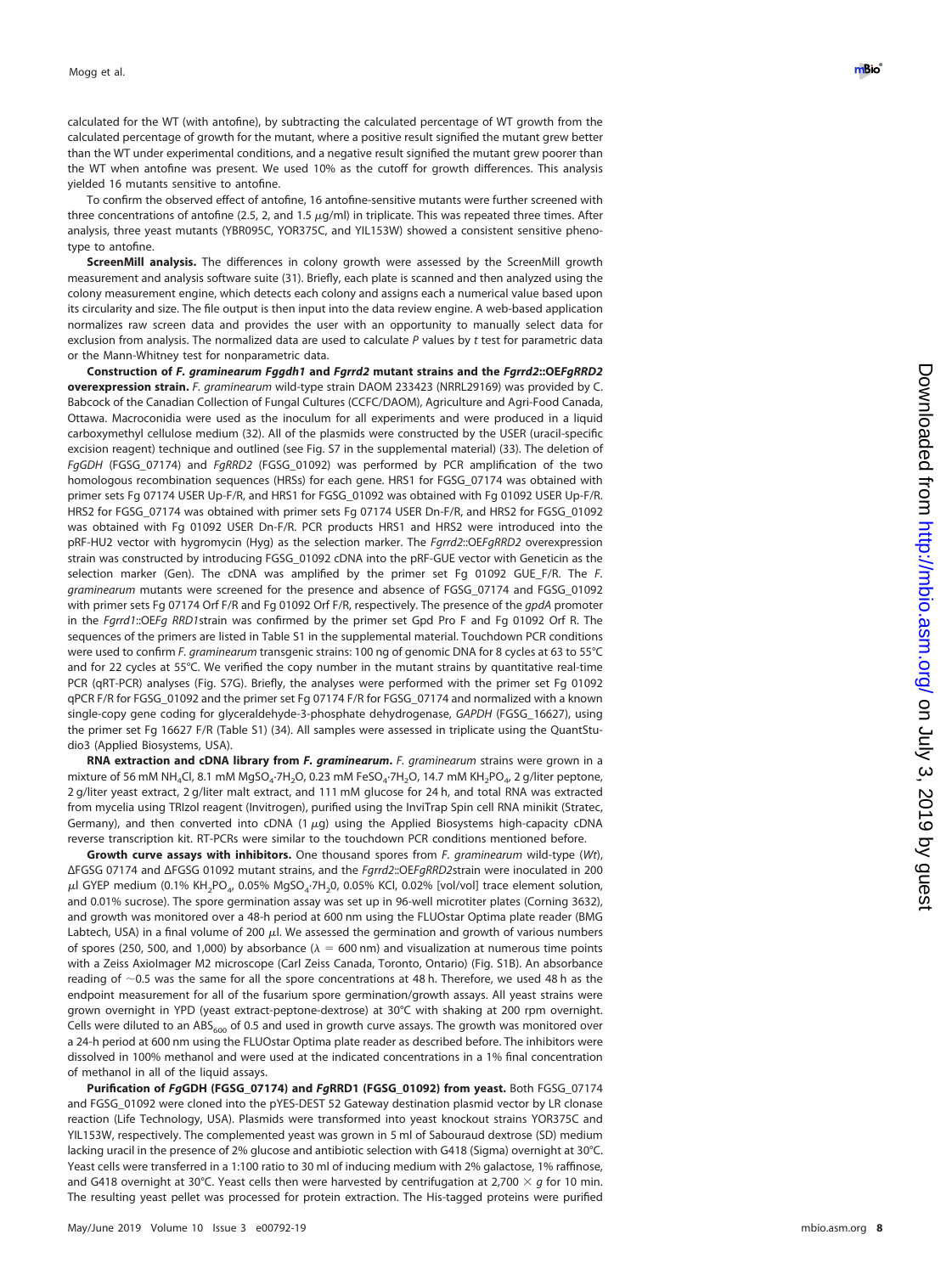using the Clontech His-tagged purification miniprep kit. Yeast pellet containing the His-tagged protein was thawed in 1 ml X-tractor buffer, 100  $\mu$ l Zymolyase (5 U/ $\mu$ l; G Biosciences), 40  $\mu$ l of 25 × Roche Complete mini-protease inhibitor cocktail, 10  $\mu$ l RNase A (20 mg/ml; Sigma), and 5  $\mu$ l DNase I (10 U/ $\mu$ l; Agilent). The lysate was incubated at 37°C for 1 h and purified according to the manufacturer's instructions with modifications. Briefly, the total lysates were centrifuged at 15,000 rpm to get rid of the cellular debris, and the supernatant was loaded onto the affinity column. After washes with buffer (20 mM Tris [pH 8.0], 30 mM NaCl, 2 mM dithiothreitol [DTT], and protease inhibitor cocktail) containing 20 and 50 mM imidazole, proteins were eluted with buffer containing 500 mM imidazole. Eluates were dialyzed with buffer overnight at 4°C. Glycerol was added to a final concentration of 20%, and the mixture was stored at  $-20^{\circ}$ C until use.

**TSAs.** Thermal shift assays (TSAs) were performed with purified FgGDH and FgRRD2 proteins. The TSA was performed in Quant Studio 3 (Applied Biosystems) with the Applied Biosystems protein thermal shift dye kit (4461146) in a 20- $\mu$ l reaction volume containing 1 mg/ml of each protein with or without antofine or tylophorine (Santa Cruz Biotechnologies, USA) at 100  $\mu$ g/ml (0.1% methanol). The PCR conditions were used according to the manufacturer's instructions, and data were analyzed with Protein Thermal Shift software version 1.3 (Thermo Fisher Scientific). Melting temperature  $(T_m)$  data were generated using the Boltzmann method.  $\Delta T_m$  was calculated by comparing the  $T_m$  values for each protein without the inhibitors to those with the inhibitors. Data were collected at 1°C intervals from 25°C through 99°C and are shown in the replicate result plot view of the Protein Thermal Shift software.

*Fusarium* **infection assay.** Each strain was assessed for the ability to infect susceptible Triticum aestivum (cv. Roblin). Wheat heads (10 heads per strain) were point inoculated at mid-anthesis with each strain at 100,000 spores/ml in a volume of 10  $\mu$ l (1,000 spores). Spores were inoculated between the palea and lemma of a single wheat spikelet. Plants were grown at 25°C for 16-h days with misting every hour for 30 s. After 48 h, misting was reduced to a duration of 30 s every 4 h. Infection was scored by counting the number of visibly infected spikelets at days 5, 10, and 15 [\(32\)](#page-9-28).

**Yeast two-hybrid and ONPG assays.** The coding sequences of FgTap42, FgRRD2, FgTip41, FgPp2A, and FgPpg1 from F. graminearum were synthesized and cloned into the pDONR vector (General Biosystems, Morrisville, NC). The genes were subcloned into the yeast vectors pJG4-5 (activation domain B42) and pEG202 (DNA binding domain LexA) by Gateway LR Clonase II reaction (Thermo Fisher Scientific). Yeast two-hybrid plasmid pairs were transformed into S. cerevisiae strains RFY206 and EGY48, before mating and selection on synthetic medium lacking histidine, uracil, and tryptophan. Two independent yeast colonies containing both pJG4-5 and pEG202 for each gene pair were selected for interaction, and the interaction was quantified by a  $\beta$ -galactosidase activity assay with ONPG [\(23\)](#page-9-19). Interaction was monitored in the presence of either antofine or tylophorine (0, 0.1, and 1  $\mu$ q/ml). Three independent experiments were performed, using corresponding empty vectors as negative controls. All the yeast strains were grown as described before in the purification of FgGDH1 and FgRRD1, except the induction with galactose was limited to 1 h. To ensure that expressed proteins were not affected by antofine, extracts from noninduced and induced cultures ( $\pm$ antofine or tylophorine) were subjected to Western blot analyses. Proteins were extracted by 2 M LiAc and 0.4 M NaOH followed by boiling in Laemmli buffer. Twenty micrograms of protein from each sample was separated on a 10% SDS-PAGE gel, and the blots were probed with LexA antibodies for detection of FaTap42 (Millipore Sigma, USA) and hemagglutinin (HA) antibodies (Roche, Germany) to detect both FgRRD2 and FgPpg1 proteins. Proteins were detected by the ECL enhanced chemiluminescence substrate (Lumigen ECL Ultra; TMA-6).

### **SUPPLEMENTAL MATERIAL**

Supplemental material for this article may be found at [https://doi.org/10.1128/mBio](https://doi.org/10.1128/mBio.00792-19) [.00792-19.](https://doi.org/10.1128/mBio.00792-19)

**FIG S1,** TIF file, 0.7 MB. **FIG S2,** TIF file, 0.7 MB. **FIG S3,** TIF file, 0.5 MB. **FIG S4,** TIF file, 0.8 MB. **FIG S5,** TIF file, 0.6 MB. **FIG S6,** TIF file, 1.9 MB. **FIG S7,** TIF file, 0.8 MB. **TABLE S1,** DOCX file, 0.1 MB.

#### **ACKNOWLEDGMENTS**

This work is supported by an NSERC Discovery grant to D.D. We thank Shea Miller for microscope use.

## <span id="page-8-0"></span>**REFERENCES**

- <span id="page-8-1"></span>1. Stærk D, Nezhad KB, Asili J, Emami SA, Ahi A, Sairafianpour M, Jaroszewski JW. 2005. Phenanthroindolizidine alkaloids from Vincetoxicum pumilum. Syst Ecol 33:957–960. [https://doi.org/10.1016/j.bse.2005.01.004.](https://doi.org/10.1016/j.bse.2005.01.004)
- 2. Gao W, Lam W, Zhong S, Kaczmarek C, Baker DC, Cheng YC. 2004. Novel

mode of action of tylophorine analogs as antitumor compounds. Cancer Res 64:678 – 688. [https://doi.org/10.1158/0008-5472.CAN-03-1904.](https://doi.org/10.1158/0008-5472.CAN-03-1904)

<span id="page-8-2"></span><sup>3.</sup> Min H-Y, Chung H-J, Kim E-H, Kim S, Park E-J, Lee SK. 2010. Inhibition of cell growth and potentiation of tumor necrosis factor- $\alpha$  (TNF- $\alpha$ )-induced